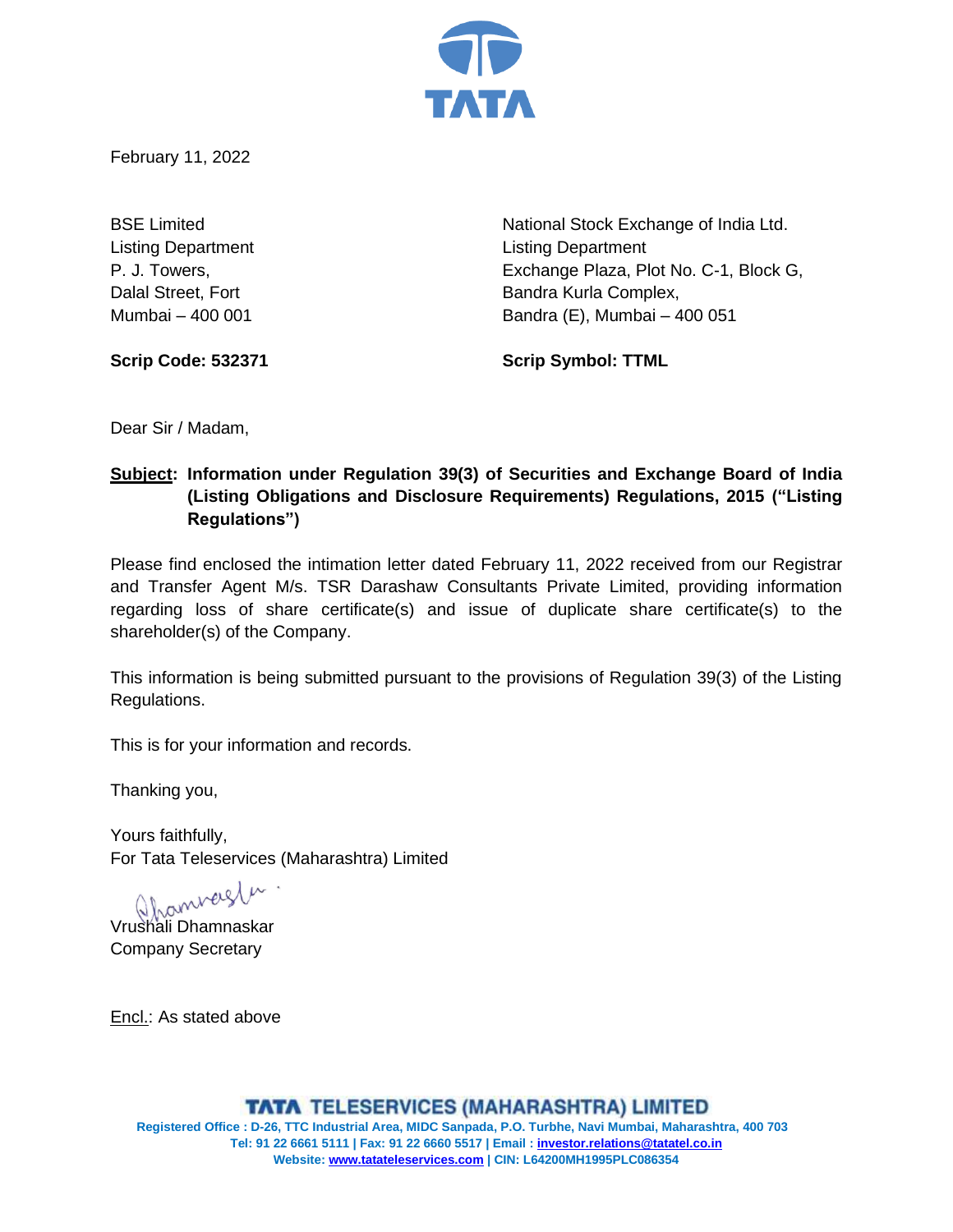

**National Stock Exchange of India Ltd. Date :-11/02/2022 Exchange Plaza Plot No.c-1, G-Block IFB Centre Bandra-Kurla Complex Bandra (East), Mumbai 400051 Maharashtra India**

**Attn : The Secretary of Stock Exchange**

Dear Sir[s]/Madam,

UNIT : Tata Teleservices (Maharashtra) Limited RE : LOSS OF SHARE CERTIFICATES.

We have to advise you to place the appended Notice regarding loss of Certificate[s] for attention of the Members of the Exchange, with instructions that they communicate to us immediately if they are in <sup>a</sup> position to give us information relating to any transaction or whereabouts of the original certificate[s].

## **This is computer generated letter and does not require signature.**

**TSR DARASHAW CONSULTANTS PRIVATE LIMITED**

(Subsidiary of Link Intime India Private Limited) C-101, 1st Floor, 247 Park, Lal Bahadur Shastri Marg, Vikhroli (West), Mumbai - 400083 CIN - U74999MH2018PTC307859 Tel.: +91 22 6656 8484 Fax : +91 22 6656 8494 E-mail : [csg-unit@tcplindia.co.in](mailto:csg-unit@tcplindia.co.in) Website : <https://www.tcplindia.co.in>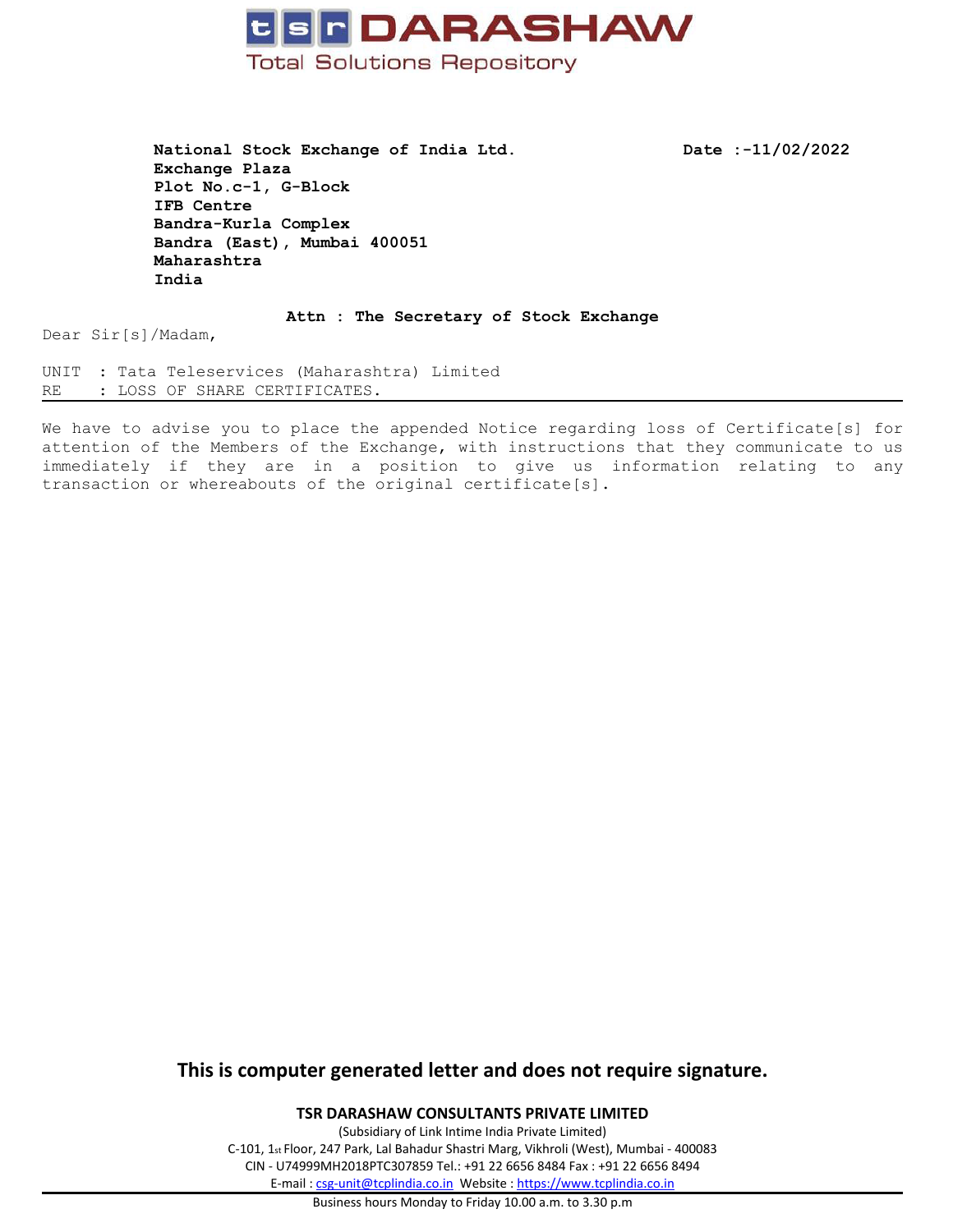

#### **NOTICE Tata Teleservices (Maharashtra) Limited Regd. Off : D-26, TTC INDUSTRIAL AREA MIDC SANPADA P.O TURBHE NAVI MUMBAI MAHARASHTRA 400703**

NOTICE is hereby given that the certificate[s] for the under mentioned securities of the Company has / have been lost / mislaid and holder[s] of the said securities has/have applied to the Company to issue duplicate certificate[s]. Any person who has <sup>a</sup> claim in respect of the said securities should lodge such claim with the Company at the Registered Office, within 15 days from this date, else the Company will proceed to issue duplicate certificate[s] without further intimation.

| Folio No.  | Name of the holders (Inc Joint | Shares of Rs. 10.00/- | Certificate | Distinctive Nos.      |
|------------|--------------------------------|-----------------------|-------------|-----------------------|
|            | Holders)                       | each                  | No.         |                       |
| HMG0029622 | <b>GURUDT SHARMA, SANGEETA</b> | 100                   | 97016       | 1393054362-1393054461 |
|            | SHARMA                         |                       |             |                       |
|            |                                | 100                   | 97017       | 1393054462-1393054561 |
|            |                                | 100                   | 97018       | 1393054562-1393054661 |
|            |                                | 100                   | 97019       | 1393054662-1393054761 |
|            |                                | 100                   | 97020       | 1393054762-1393054861 |

**Date :- 11/02/2022**

**Place :- Mumbai**

**This is computer generated letter and does not require signature.**

**TSR DARASHAW CONSULTANTS PRIVATE LIMITED**

(Subsidiary of Link Intime India Private Limited) C-101, 1st Floor, 247 Park, Lal Bahadur Shastri Marg, Vikhroli (West), Mumbai - 400083 CIN - U74999MH2018PTC307859 Tel.: +91 22 6656 8484 Fax : +91 22 6656 8494 E-mail : [csg-unit@tcplindia.co.in](mailto:csg-unit@tcplindia.co.in) Website : <https://www.tcplindia.co.in>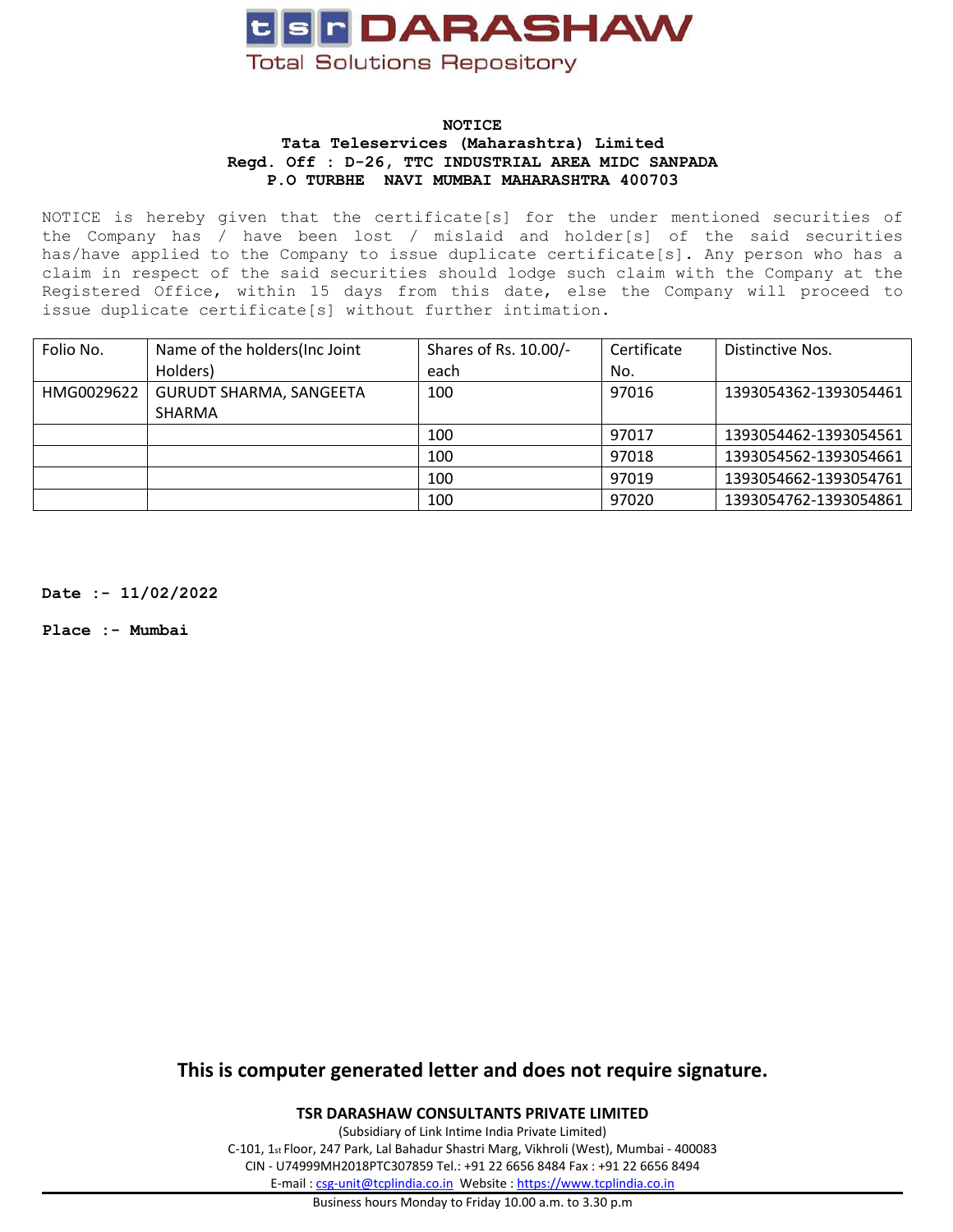

**BSE LIMITED Date :- 11/02/2022 PHIROZE JEEJEEBHOY TOWERS DALAL STREET FORT MUMBAI MAHARASHTRA INDIA 400001**

### **Attn : The Secretary of Stock Exchange**

Dear Sir[s]/Madam,

UNIT : Tata Teleservices (Maharashtra) Limited RE : LOSS OF SHARE CERTIFICATES.

We have to advise you to put the appended Notice regarding loss of Certificate[s] for attention of the Members of the Exchange, with instructions that they communicate to us immediately if they are in <sup>a</sup> position to give us information relating to any transaction or whereabouts of the original certificate[s].

## **This is computer generated letter and does not require signature.**

**TSR DARASHAW CONSULTANTS PRIVATE LIMITED**

(Subsidiary of Link Intime India Private Limited) C-101, 1st Floor, 247 Park, Lal Bahadur Shastri Marg, Vikhroli (West), Mumbai - 400083 CIN - U74999MH2018PTC307859 Tel.: +91 22 6656 8484 Fax : +91 22 6656 8494 E-mail : [csg-unit@tcplindia.co.in](mailto:csg-unit@tcplindia.co.in) Website : <https://www.tcplindia.co.in>